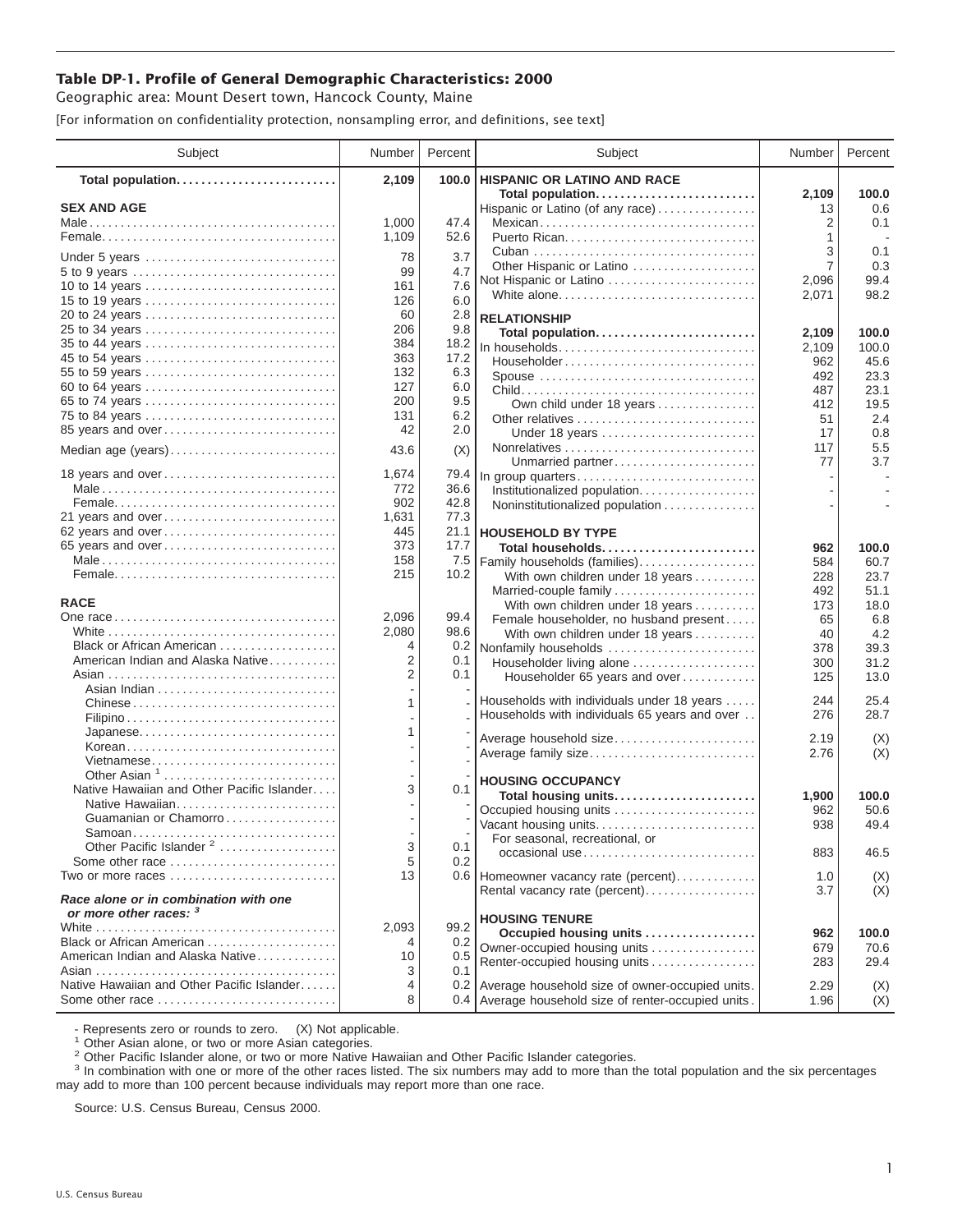## **Table DP-2. Profile of Selected Social Characteristics: 2000**

Geographic area: Mount Desert town, Hancock County, Maine

[Data based on a sample. For information on confidentiality protection, sampling error, nonsampling error, and definitions, see text]

| Subject                                       | Number    | Percent | Subject                                 | Number         | Percent |
|-----------------------------------------------|-----------|---------|-----------------------------------------|----------------|---------|
| <b>SCHOOL ENROLLMENT</b>                      |           |         | <b>NATIVITY AND PLACE OF BIRTH</b>      |                |         |
| Population 3 years and over                   |           |         | Total population                        | 2,109          | 100.0   |
| enrolled in school                            | 452       |         |                                         | 2,051          | 97.2    |
| Nursery school, preschool                     | 21        | 4.6     | Born in United States                   | 2.036          | 96.5    |
| Kindergarten                                  | 18        | 4.0     | State of residence                      | 1,181          | 56.0    |
| Elementary school (grades 1-8)                | 231       | 51.1    | Different state                         | 855            | 40.5    |
| High school (grades 9-12)                     | 125       | 27.7    | Born outside United States              | 15             | 0.7     |
|                                               | 57        |         |                                         | 58             | 2.8     |
| College or graduate school                    |           |         | Entered 1990 to March 2000              | 20             | 0.9     |
| <b>EDUCATIONAL ATTAINMENT</b>                 |           |         | Naturalized citizen                     | 16             | 0.8     |
| Population 25 years and over                  | 1,583     | 100.0   |                                         | 42             | 2.0     |
| Less than 9th grade                           | 13        | 0.8     |                                         |                |         |
| 9th to 12th grade, no diploma                 | 117       | 7.4     | <b>REGION OF BIRTH OF FOREIGN BORN</b>  |                |         |
| High school graduate (includes equivalency)   | 459       | 29.0    | Total (excluding born at sea)           | 58             | 100.0   |
| Some college, no degree                       | 334       | 21.1    |                                         | 24             | 41.4    |
| Associate degree                              | 76        | 4.8     |                                         |                |         |
| Bachelor's degree                             | 438       | 27.7    |                                         |                |         |
| Graduate or professional degree               | 146       | 9.2     |                                         |                |         |
|                                               |           |         |                                         | 5              | 8.6     |
| Percent high school graduate or higher        | 91.8      | (X)     | Northern America                        | 29             | 50.0    |
| Percent bachelor's degree or higher           | 36.9      | (X)     |                                         |                |         |
|                                               |           |         | <b>LANGUAGE SPOKEN AT HOME</b>          |                |         |
| <b>MARITAL STATUS</b>                         |           |         | Population 5 years and over             | 2,033          | 100.0   |
| Population 15 years and over                  | 1,766     | 100.0   | English only                            | 1,966          | 96.7    |
| Never married                                 | 410       | 23.2    | Language other than English             | 67             | 3.3     |
| Now married, except separated                 | 1,056     | 59.8    | Speak English less than "very well"     | 27             | 1.3     |
|                                               | 6         | 0.3     | Spanish                                 | 10             | 0.5     |
|                                               | 113       | 6.4     | Speak English less than "very well"     | 10             | 0.5     |
|                                               | 93        | 5.3     | Other Indo-European languages           | 52             | 2.6     |
|                                               | 181       | 10.2    | Speak English less than "very well"     | 17             | 0.8     |
|                                               | 120       | 6.8     | Asian and Pacific Island languages      |                |         |
|                                               |           |         | Speak English less than "very well"     |                |         |
| <b>GRANDPARENTS AS CAREGIVERS</b>             |           |         | <b>ANCESTRY</b> (single or multiple)    |                |         |
| Grandparent living in household with          |           |         | Total population                        | 2,109          | 100.0   |
| one or more own grandchildren under           |           |         | Total ancestries reported               | 2,220          | 105.3   |
|                                               | 16        | 100.0   |                                         | 4              | 0.2     |
| Grandparent responsible for grandchildren     | 4         | 25.0    |                                         |                |         |
|                                               |           |         |                                         | $\overline{7}$ | 0.3     |
| <b>VETERAN STATUS</b>                         |           |         |                                         | 55             | 2.6     |
| Civilian population 18 years and over         | 1,663     | 100.0   |                                         | 553            | 26.2    |
| Civilian veterans                             | 279       | 16.8    | French (except Basque) <sup>1</sup>     | 144            | 6.8     |
| <b>DISABILITY STATUS OF THE CIVILIAN</b>      |           |         | French Canadian <sup>1</sup>            | 80             | 3.8     |
| <b>NONINSTITUTIONALIZED POPULATION</b>        |           |         |                                         | 227            | 10.8    |
|                                               |           | 100.0   |                                         |                |         |
| Population 5 to 20 years<br>With a disability | 421<br>39 | 9.3     |                                         |                |         |
|                                               |           |         |                                         | 287            | 13.6    |
| Population 21 to 64 years                     | 1,239     | 100.0   |                                         | 80             | 3.8     |
| With a disability                             | 187       | 15.1    |                                         | 5              | 0.2     |
| Percent employed                              | 60.4      | (X)     | Norwegian                               | 40             | 1.9     |
| No disability                                 | 1,052     | 84.9    |                                         | 50             | 2.4     |
|                                               | 81.3      | (X)     |                                         | 10             | 0.5     |
| Population 65 years and over                  | 367       | 100.0   |                                         | 58             | 2.8     |
| With a disability                             | 99        | 27.0    | Scotch-Irish                            | 120            | 5.7     |
|                                               |           |         |                                         | 94             | 4.5     |
| <b>RESIDENCE IN 1995</b>                      |           |         |                                         |                |         |
| Population 5 years and over                   | 2,033     | 100.0   | Subsaharan African                      | 6              | 0.3     |
| Same house in 1995                            | 1,440     | 70.8    |                                         | 59             | 2.8     |
| Different house in the U.S. in 1995           | 566       | 27.8    |                                         | 8              | 0.4     |
| Same county                                   | 371       | 18.2    |                                         |                |         |
| Different county                              | 195       | 9.6     | United States or American               | 191            | 9.1     |
| Same state                                    | 53        | 2.6     |                                         | 47             | 2.2     |
| Different state                               | 142       | 7.0     | West Indian (excluding Hispanic groups) |                |         |
|                                               | 27        | 1.3     | Other ancestries                        | 95             | 4.5     |

-Represents zero or rounds to zero. (X) Not applicable. 1 The data represent a combination of two ancestries shown separately in Summary File 3. Czech includes Czechoslovakian. French includes Alsatian. French Canadian includes Acadian/Cajun. Irish includes Celtic.

Source: U.S. Bureau of the Census, Census 2000.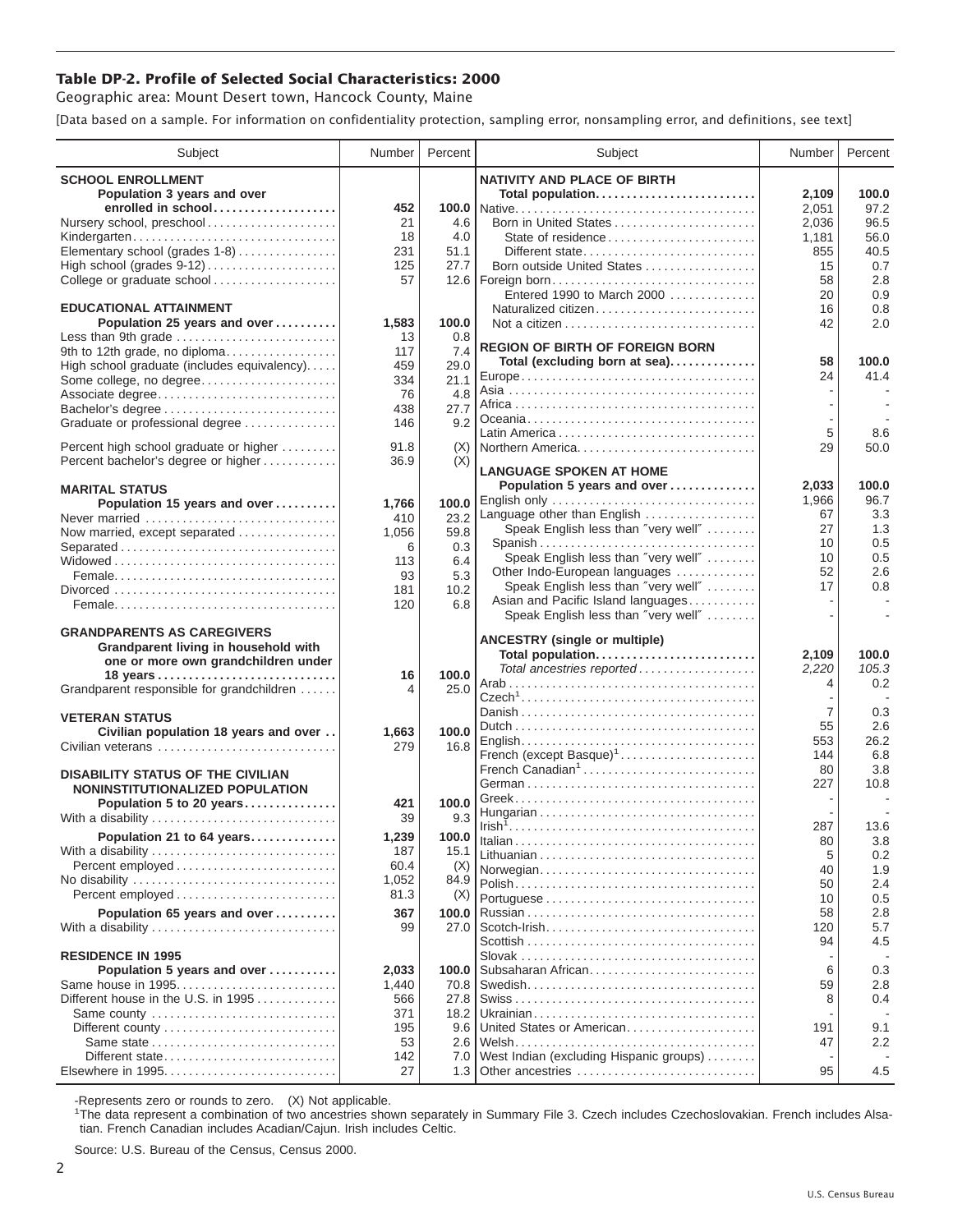## **Table DP-3. Profile of Selected Economic Characteristics: 2000**

Geographic area: Mount Desert town, Hancock County, Maine [Data based on a sample. For information on confidentiality protection, sampling error, nonsampling error, and definitions, see text]

| Subject                                                                | Number   | Percent    | Subject                                                                                | Number        | Percent     |
|------------------------------------------------------------------------|----------|------------|----------------------------------------------------------------------------------------|---------------|-------------|
| <b>EMPLOYMENT STATUS</b>                                               |          |            | <b>INCOME IN 1999</b>                                                                  |               |             |
| Population 16 years and over                                           | 1,734    | 100.0      | Households                                                                             | 955           | 100.0       |
| In labor force                                                         | 1,098    | 63.3       |                                                                                        | 65            | 6.8         |
| Civilian labor force                                                   | 1,092    |            |                                                                                        | 51            | 5.3         |
| $Emploved \dots \dots \dots \dots \dots \dots \dots \dots \dots \dots$ | 1,054    |            | $60.8$   \$15,000 to \$24,999                                                          | 134           | 14.0        |
|                                                                        | 38       |            |                                                                                        | 134           | 14.0        |
| Percent of civilian labor force                                        | 3.5      | (X)        | $\frac{1}{2}$ \$35,000 to \$49,999                                                     | 168           | 17.6        |
| Armed Forces                                                           | 6<br>636 |            | $36.7$ \\ \$75,000 to \$99,999                                                         | 217<br>92     | 22.7<br>9.6 |
|                                                                        |          |            | \$100,000 to \$149,999                                                                 | 58            | 6.1         |
| Females 16 years and over                                              | 931      | 100.0      | \$150,000 to \$199,999                                                                 | 20            | 2.1         |
| In labor force                                                         | 554      | 59.5       | \$200,000 or more                                                                      | 16            | 1.7         |
| Civilian labor force                                                   | 548      | 58.9       | Median household income (dollars)                                                      | 41,321        | (X)         |
| Employed                                                               | 518      | 55.6       |                                                                                        |               |             |
| Own children under 6 years                                             | 82       | 100.0      |                                                                                        | 780           | 81.7        |
| All parents in family in labor force                                   | 59       | 72.0       | Mean earnings (dollars) <sup>1</sup><br>With Social Security income                    | 42,677<br>289 | (X)<br>30.3 |
| <b>COMMUTING TO WORK</b>                                               |          |            | Mean Social Security income $(dollars)^1$                                              | 11,621        | (X)         |
| Workers 16 years and over                                              | 1,037    | 100.0      | With Supplemental Security Income                                                      | 37            | 3.9         |
| Car, truck, or van - - drove alone                                     | 794      | 76.6       | Mean Supplemental Security Income                                                      |               |             |
| Car, truck, or van - - carpooled                                       | 71       | 6.8        | $\text{(dollars)}^1 \dots \dots \dots \dots \dots \dots \dots \dots \dots \dots \dots$ | 5,351         | (X)         |
| Public transportation (including taxicab)                              | 10       |            | 1.0 With public assistance income                                                      | 21            | 2.2         |
|                                                                        | 80       | 7.7        | Mean public assistance income $(dollars)1 \ldots$ .                                    | 1,962         | (X)         |
|                                                                        | 9        | 0.9        | With retirement income                                                                 | 160           | 16.8        |
| Worked at home                                                         | 73       | 7.0        | Mean retirement income $(dollars)1$                                                    | 19,471        | (X)         |
| Mean travel time to work $(minutes)^1$                                 | 18.1     | (X)        | Families                                                                               | 590           | 100.0       |
| <b>Employed civilian population</b>                                    |          |            | Less than \$10,000                                                                     | 19            | 3.2         |
| 16 years and over                                                      | 1,054    |            |                                                                                        | 3             | 0.5         |
| <b>OCCUPATION</b>                                                      |          |            | \$15,000 to \$24,999                                                                   | 49            | 8.3         |
| Management, professional, and related                                  |          |            | \$25,000 to \$34,999                                                                   | 76            | 12.9        |
|                                                                        | 423      |            |                                                                                        | 115           | 19.5        |
| Service occupations                                                    | 147      |            |                                                                                        | 177           | 30.0        |
| Sales and office occupations                                           | 239      |            |                                                                                        | 86            | 14.6        |
| Farming, fishing, and forestry occupations                             | 36       |            |                                                                                        | 42            | 7.1<br>1.9  |
| Construction, extraction, and maintenance<br>occupations               | 124      |            | \$150,000 to \$199,999                                                                 | 11<br>12      | 2.0         |
| Production, transportation, and material moving                        |          |            | Median family income (dollars)                                                         | 54,375        | (X)         |
|                                                                        | 85       | 8.1        |                                                                                        |               |             |
|                                                                        |          |            | Per capita income (dollars) <sup>1</sup>                                               | 25,709        | (X)         |
| <b>INDUSTRY</b>                                                        |          |            | Median earnings (dollars):                                                             |               |             |
| Agriculture, forestry, fishing and hunting,                            |          |            | Male full-time, year-round workers                                                     | 35,189        | (X)         |
|                                                                        | 40       | 3.8        | Female full-time, year-round workers                                                   | 27,358        | (X)         |
|                                                                        | 130      | 12.3       |                                                                                        | Number        | Percent     |
| Manufacturing<br>Wholesale trade                                       | 85<br>28 | 8.1<br>2.7 |                                                                                        | below         | below       |
| Retail trade                                                           | 80       | 7.6        |                                                                                        | poverty       | poverty     |
| Transportation and warehousing, and utilities                          | 45       | 4.3        | Subject                                                                                | level         | level       |
|                                                                        | 43       | 4.1        |                                                                                        |               |             |
| Finance, insurance, real estate, and rental and                        |          |            | <b>POVERTY STATUS IN 1999</b>                                                          |               |             |
|                                                                        | 56       | 5.3        | Families                                                                               | 19            | 3.2         |
| Professional, scientific, management, adminis-                         |          |            | With related children under 18 years                                                   | 11            | 4.5         |
| trative, and waste management services                                 | 121      | 11.5       | With related children under 5 years                                                    | 5             | 9.8         |
| Educational, health and social services                                | 194      | 18.4       |                                                                                        |               |             |
| Arts, entertainment, recreation, accommodation<br>and food services    | 103      | 9.8        | Families with female householder, no<br>husband present                                | 11            | 15.7        |
| Other services (except public administration)                          | 96       | 9.1        | With related children under 18 years                                                   | 11            | 22.9        |
| Public administration                                                  | 33       | 3.1        | With related children under 5 years                                                    | 5             | 100.0       |
|                                                                        |          |            |                                                                                        |               |             |
| <b>CLASS OF WORKER</b>                                                 |          |            | Individuals                                                                            | 108           | 5.1         |
| Private wage and salary workers                                        | 782      |            | 74.2 18 years and over                                                                 | 90            | 5.4         |
| Government workers                                                     | 128      | 12.1       | 65 years and over                                                                      | 34            | 9.3         |
| Self-employed workers in own not incorporated                          |          |            | Related children under 18 years                                                        | 18            | 4.2         |
| Unpaid family workers                                                  | 141<br>3 | 13.4       | Related children 5 to 17 years<br>0.3 Unrelated individuals 15 years and over          | 9<br>58       | 2.5<br>12.9 |
|                                                                        |          |            |                                                                                        |               |             |

-Represents zero or rounds to zero. (X) Not applicable.

<sup>1</sup>If the denominator of a mean value or per capita value is less than 30, then that value is calculated using a rounded aggregate in the numerator. See text.

Source: U.S. Bureau of the Census, Census 2000.